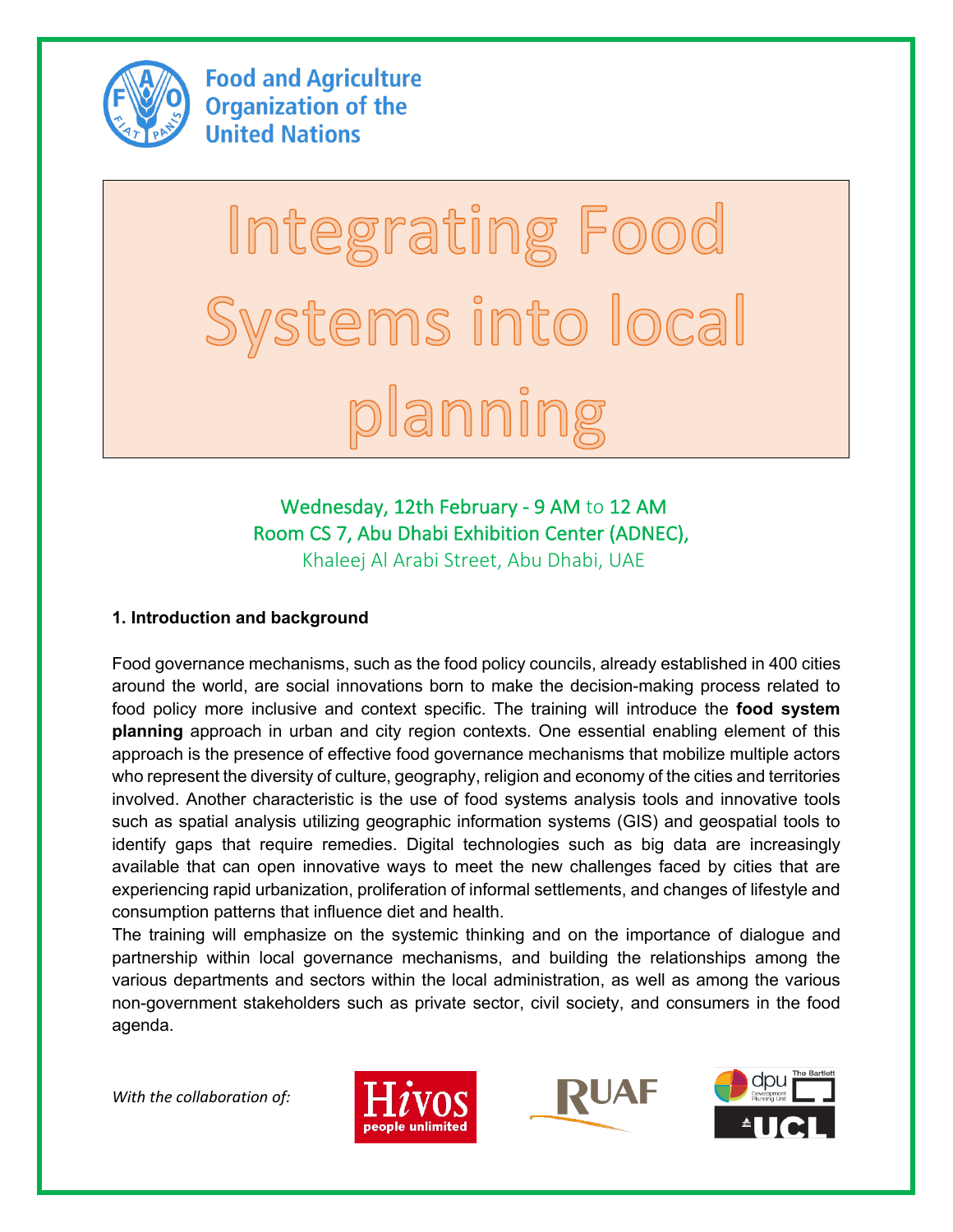The session will contribute to various WUF 10 dialogue themes, primarily: *Urbanization, Culture and Innovation* as well as *Partnerships and Initiatives Supporting Culture and Innovation in Cities.*

#### *Background*

The **New Urban Agenda** (NUA) signed in **2016** addresses the need for *"integrating food security and nutritional needs of urban residents in urban and territorial planning..."* and encourages the *"generation of evidence-based and practical guidance for the implementation of the NUA".* Local and national governments are increasingly calling for support to foster sustainable food systems in urban areas, and their surrounding rural areas, for addressing the specific food security and nutrition challenges and planning for resilient and sustainable food systems. Several cities are currently promoting and implementing innovative models of integrated planning across urban and rural areas where food and agriculture are key elements.

In **2018** FAO in collaboration with the University College London the Development Planning Unit published the book **Integrating Food Into Urban Planning** in which a range of authors critically examine innovative process, sharing their experiences of food systems planning approaches and tools used by local governments in different regions across the world.

FAO launched in **2019** the "**FAO Framework for the Urban Food Agenda".** The Framework provides an overall framework and guidance to support local governments and urban actors in planning and promoting more resilient and sustainable food systems.

The training course is informed by various initiatives and events that have been taking place over the last few years; these include:

• The **City Region Food System (CRFS)** program has been implemented from **2014** by, FAO, RUAF, Laurier University, in more than 10 cities. It provides support and guidance to assess and plan sustainable and climate-resilient city region food systems, and by facilitating the involvement of multiple stakeholders.

• The **Milan Urban Food Policy Pact** (**MUFPP**), signed in **2015** by 115 cities from around the world, which committed to create a governance framework for local food systems. The MUFPP, now signed by over 200 cities, covers multiple thematic areas including governance, social and economic equity, sustainable diets and nutrition, food production, supply and distribution, and food waste and loss. RUAF and FAO supported the development of this Pact and led the development of a **framework of indicators** to support cities in the formulation and monitoring of urban food policies.

• Two Expert Group Meetings on "Integrating Food Security and Nutrition into Urban and Territorial Planning" held in May **2016** and June **2017** in New York City, organized by FAO in collaboration with the Habitat III Secretariat.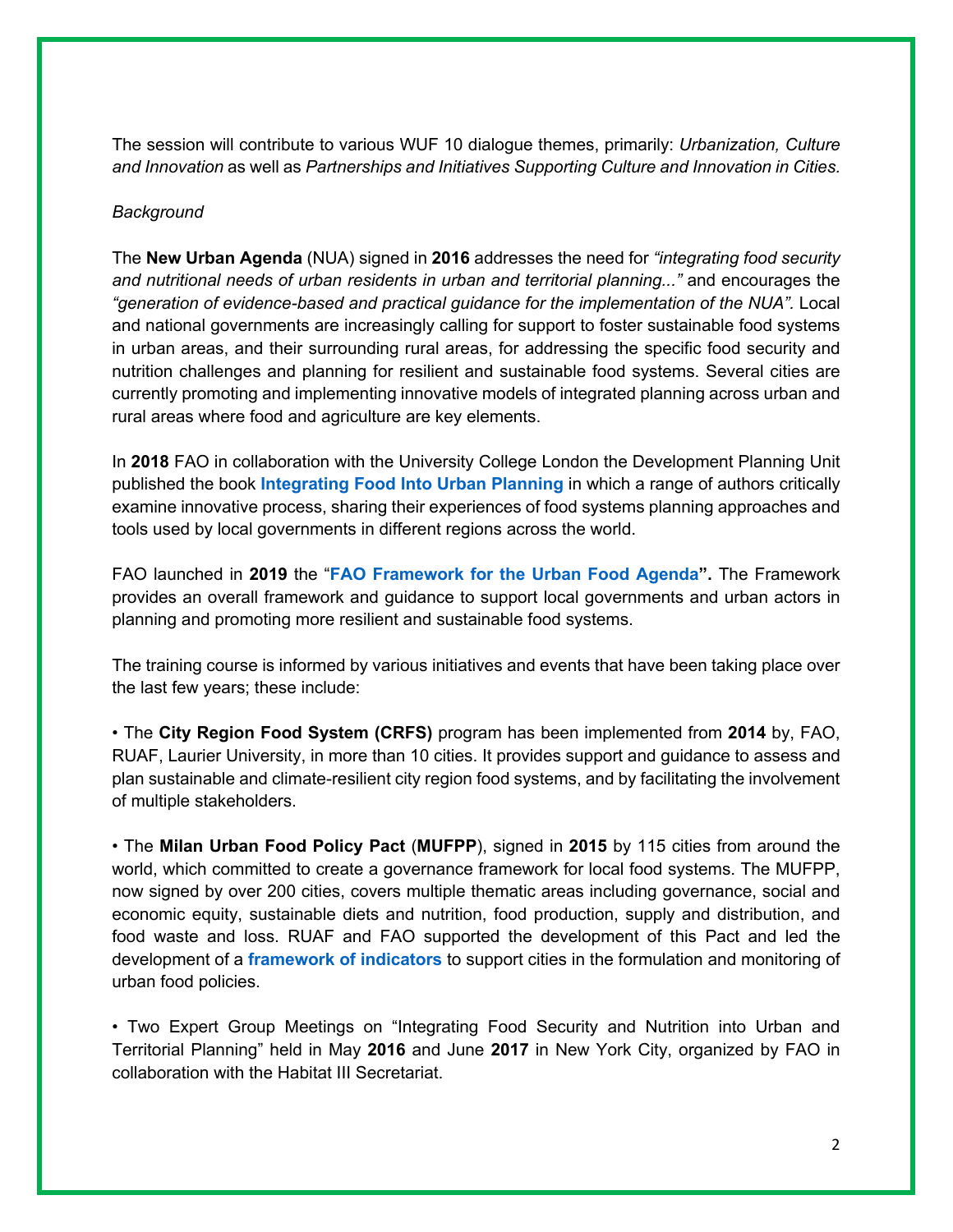• The "NADHALI Project: Developing sustainable food for urban areas in Nairobi, Dhaka and Lima" was developed between **2017-2018** by FAO and aimed at supporting local governments on food systems planning. The NADHALI approach includes the establishment of the food governance mechanism and the development and pilot-test of the Rapid Urban Food Systems Appraisal Tool (RUFSAT).

The course is open to a maximum of 50 participants, primarily National and Local Government Officials and urban actors from different disciplines involved or aspired to be involved in food related issues at city and / or regional level.

**Participation is on a first-come first-serve basis, so make sure you come on time.**

# **2. Objectives of the session**

- To raise awareness on the cross-sectoral and systemic approach to the new Urban Food Agenda and Food System urban planning
- To give visibility and to share the results and lessons learned from projects/initiatives led by local governments and stakeholders on food system planning
- To obtain recommendations and suggestions from participants for developing a full fledge food system urban planning training module
- To offer a unique face-to-face, peer-to-peer exchange among practitioners, decision makers and urban actors to exchange, discuss, debate and elaborate on urban food system planning.
- To contribute to the implementation of the New Urban Agenda and to the Urban Food Agenda, primarily in relation to food security and improved nutrition.

## **3. Learning outcomes**

As a result of this 3 hours training course, participants will:

- Acquire conceptual and practical knowledge on Food Systems Planning, within the frameworks of both the Urban Food Agenda and the NUA
- Be exposed to leading cities of different sizes and types, from Africa, Asia and Latin America, that illustrate how urban actors and governments can practice urban food planning and address their difficulties
- Gain critical knowledge on instruments and tools to better integrate food into urban planning
- Better understand the comparative advantages, limits, and risks of the tools and methods that can be used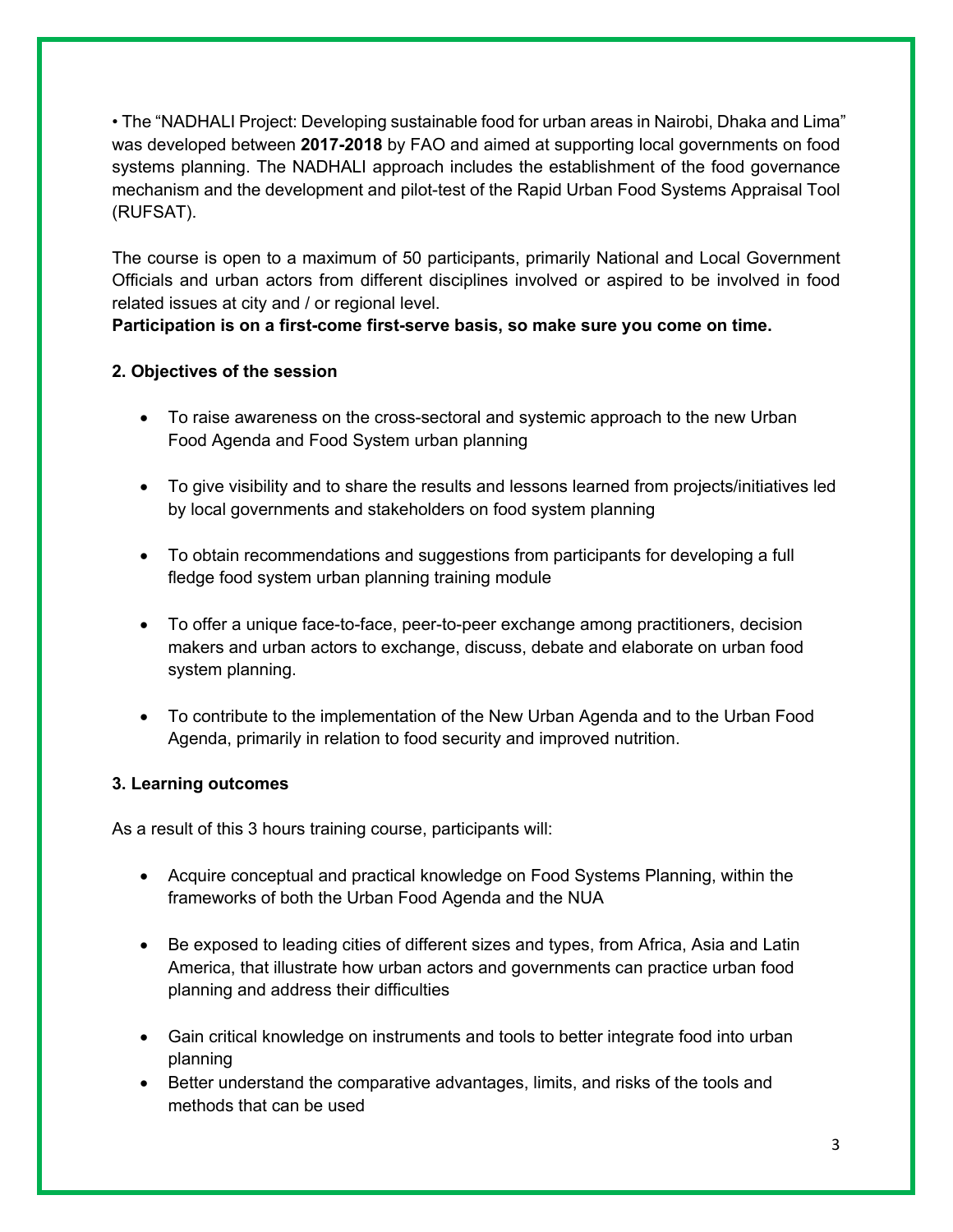# **4. Content, structure and methodologic approach**

# **The following is a brief outline of the main topics covered throughout the training course**

The training is structured into four stages:

## **First stage: Exposure [plenary, 60 minutes]**

The first 60 minutes are divided in two parts:

During the first one, each one of the three instructors will focus for 10 minutes on a critical aspect of how to integrate urban food system-thinking into planning, spanning multiple spatial dimensions, multiple sectors dimensions, and multi-actors dimensions, that are each a part and interact as the urban food system:

- Basic concepts on urban food systems planning / urban and food the missing link / multiscalar urban food system planning
- Urban food planning as part of FAO's Urban Food Agenda and UN NUA. Relations Urban food planning and sustainable development
- Multi-stakeholder involvement and food governance

The second part will consist of three ten-minute presentations each from Africa [Tamale, Ghana], Asia [Dhaka, Bangladesh] and Latin America [Quito, Ecuador] that will deepen, nuance, and illustrate some of the aspects that were previously presented. They will show how basic principles need to be tailored and adapted to each reality and to each urban scale: metropolitan regions; capital cities and their hinterland, intermediate and small-scale cities and villages embedded in a rural region.

## **Second stage: Q&A [plenary, 20 minutes]**

A 20 minutes debate and Q&A will end up with a list of constraints and positive lessons coming from this "learning by doing" exposure on **integrating food into urban planning**

## **Third stage: Application [Group work, 40 minutes]**

The third part of the training stimulates direct involvement of, and proposals from, participants who will work in small groups [40 minutes]. Broad guidelines will be given as well as expected results. At the core, participants will have to critically identify, in light of the conceptual approaches, tools, and the illustrative cases, and relate them to the reality they live in and their own experience: [a] the crucial aspects that should be taken into account, and [b] the pitfalls that should be avoided. [If time allows, they should also identify one or two difficulties they foresee in their own locale, and how to better address them]. Special attention will be given to youth and gender perspectives and the role they play today and what roles they should play to ensure equality and inclusiveness. Trainers and resource persons associated with the cases will provide further elements if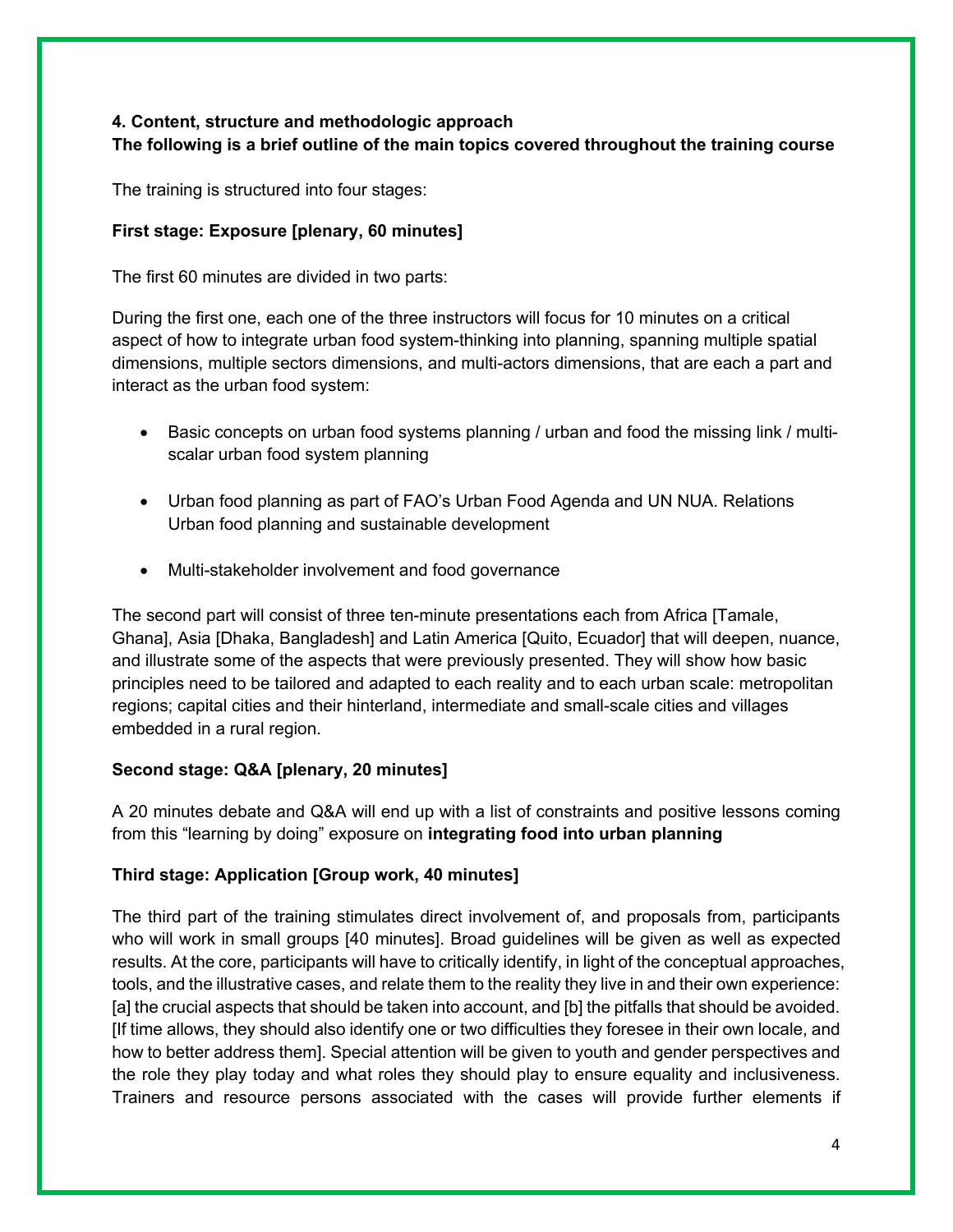## requested by participants. **Fourth stage: Feedback [Plenary, 30 minutes]**

During the final 30 minutes, each group will present their results, participants will share their comments and reflections, and instructors will offer a summary of key lessons.

#### **5. Readings**

**Participants should read the following references before the training course in order to take full advantage of the course.** 

#### *Conceptual approach and introduction to Food System planning*

• Cabannes Y. & Marocchino, C. 2018. **Food and urban planning: the missing link**, chapter 1 in Integrating Food into Urban Planning. UCL Press: London; FAO: Rome, pp 18-59.

• FAO, 2019, **FAO Framework for the Urban Food Agenda**. Leveraging sub-national and local government action to ensure sustainable food systems and improved nutrition.

• Zeeuw, de, H. and M. Dubbeling, 2015. **Process and tools for multi-stakeholder planning of urban agro-food systems**, (pp 56-87), In: de Zeeuw and Drechsel (Eds.), Cities and Agriculture, Developing Resilient Urban Food Systems, Earthscan. pp 56-87

### *Illustrative Case studies*

#### **Quito**

• Jácome-Pólit, D, Paredes, D, Santandreu, A, Rodríguez Dueñas, A, Pinto, N, 2019, **Quito's resilient agrifood system**, ISOCARP Review 15. pp 276 -300 (This will be provided directly to the participants)

#### **Tamale**

*• Imogen Bellwood-Howard, I an al 2018,* **Participatory planning for food production at city scale: Experiences from a stakeholder dialogue process in Tamale, Northern Ghana** in Integrating Food into Urban Planning. UCL Press: London; FAO: Rome, pp 292-311

#### **Dhaka**

*•* Keck. M, 2015, **Contributions and Challenges of Dhaka's Food System: The Case of Fish Provision**, Urban Development Challenges, Risks and Resilience in Asian Mega Cities. pp 469- 488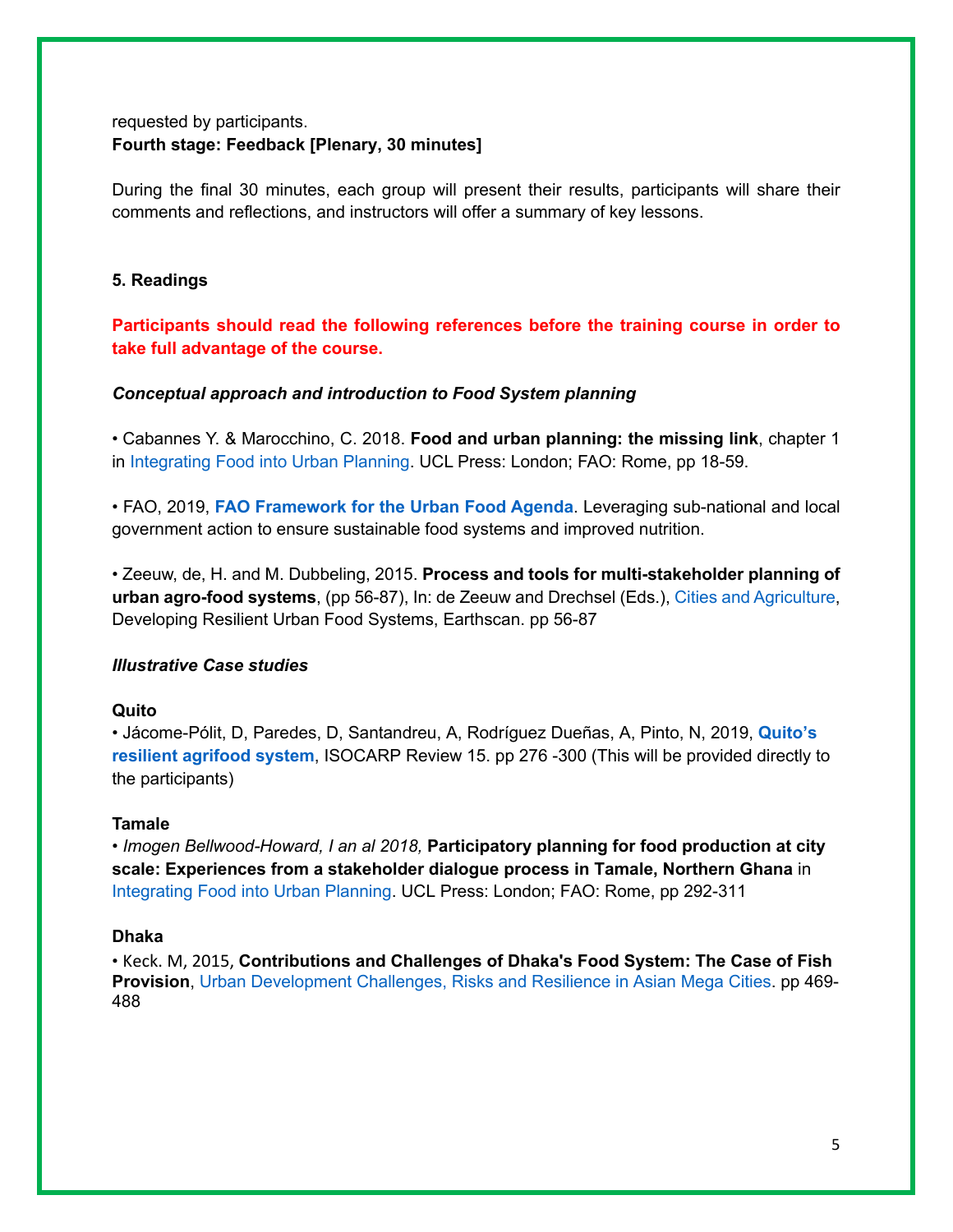#### **6. Evaluation, follow up and outreach**

An evaluation form will be distributed and filled out individually by each participant during the session. Suggestions and recommendations will help identifying current needs and expectations and give essential elements to design and implement a longer training module on **Integrating food system into urban planning**.

Participants will receive the training materials and presentations used for further reflection and dissemination. They will be invited to join the dialogues, networks and platforms which are supported by FAO and its partners to continue exchanging on urban food policy practices and develop new approaches and tools.

Websites and social media from FAO, RUAF and UCL/DPU as well as all other partners involved will be used for further dissemination. International networks of cities will be instrumental for further dissemination of the outcomes of the training course.

## **7. Presentation of the Training team**

### *Trainers*

**Yves Cabannes** is an urban planner and Emeritus Professor of Development Planning, Chair of Development Planning (2006–15) at the Bartlett Development Planning Unit (DPU), UCL. He was previously a lecturer in urban planning at Harvard University Graduate School of Design and the Regional Coordinator of the UN Habitat/United Nations Development Programme (UNDP) Urban Management Program for Latin America and the Caribbean and worked for many years with local governments, NGOs and social movements in various countries. He has worked as a researcher and practitioner in urban agriculture and food sovereignty, collective and communal forms of land tenure, local currencies, participatory planning & budgeting and municipal public policies.

**Cecilia Marocchino** is an urban planner with more than 10 years experience in urban research and urban development planning in Africa, Latin America and the Middle East. Currently she works for FAO Headquarters in Rome as an urban food planning expert, involved in various projects and initiatives relating to the urban food agenda. She has previously worked in various cities around the world providing technical support to local governments on urban development planning and participatory multi-stakeholder engagement processes, urban agriculture, and food distribution including formal and informal market and street vendors.

**René van Veenhuizen** is a senior programme manager with Hivos, and Coordinator of the RUAF Global Partnership. He has over 30 years professional experience, including in FAO, and RUAF over the past 20 years, on sustainable agricultural development, urban agriculture and food systems. He has been the editor of the Urban Agriculture Magazine, and co-author of several books, and graduated from Wageningen University.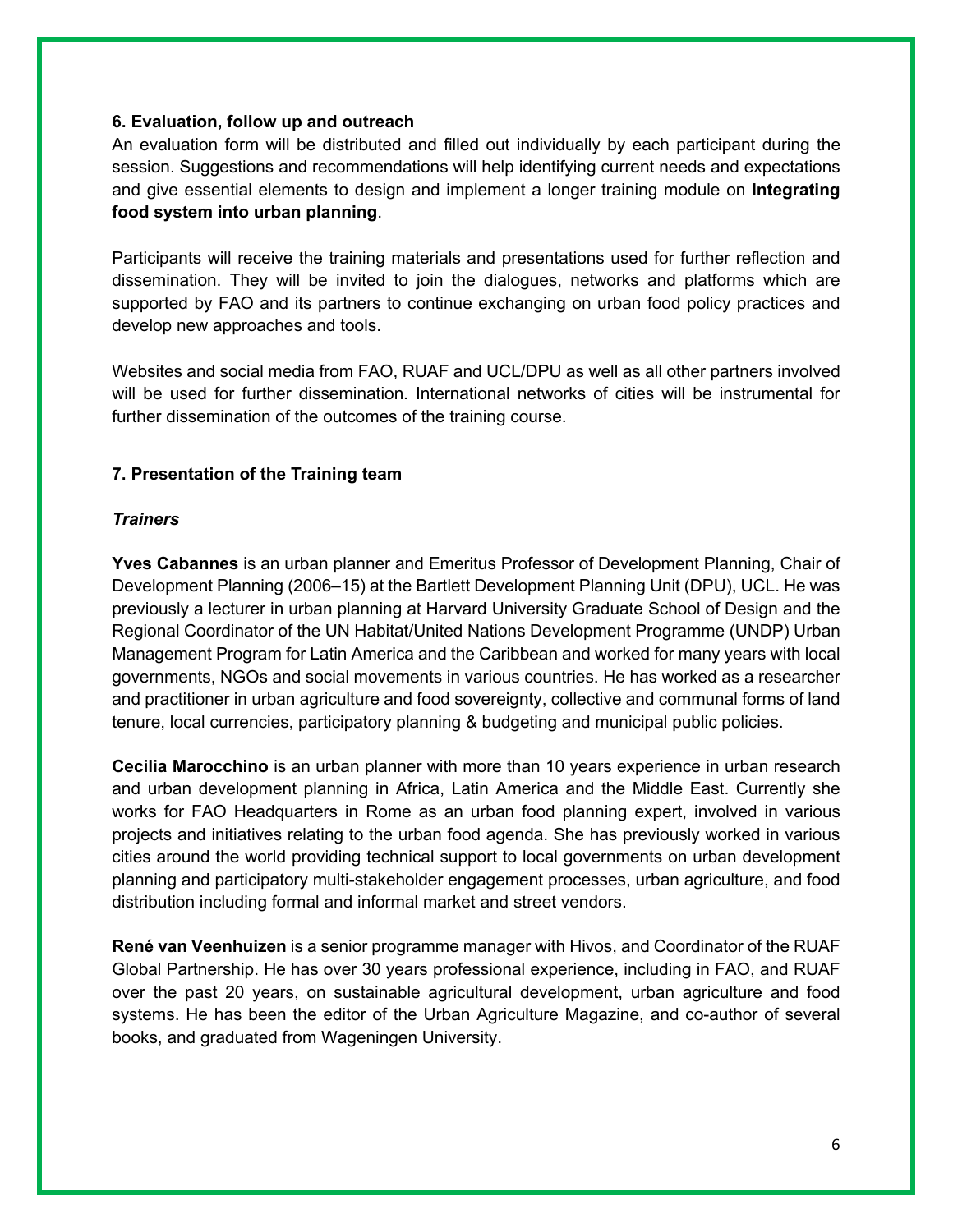# *Presenters and resource persons on illustrative cases* **Dhaka, Bangladesh**

**• Kulsum Begum Chowdhury –** Value Chain Specialist, FAO Bangladesh

**•** Resource Persons: **John Taylor,** Chief Technical Advisor **-** Dhaka Food Systems Project, FAO Bangladesh; **Mohammad Ruhul Abedin** – Director, Paraa, Dhaka

## **Quito, Ecuador**

### **• Yves Cabannes**

**•** Resource Persons: **Guido Santini,** Technical Advisor - Food for the Cities Program Coordinator, FAO, Rome;

## **Tamale, Ghana**

• **Philip Amoah**, IWMI, International Water Management Institute, Accra, Ghana

• Resource Person: **René van Veenhuizen**

## **8. Partners institutions**

**FAO (lead)**. The food and agriculture organization (FAO) is a specialized agency of the United Nations that leads international efforts to end hunger. Its goal is to achieve food security for all and make sure that people have regular access to enough high-quality food to lead active, healthy lives. http://www.fao.org

**The RUAF Global Partnership** is a consortium of expert institutions and cities with a recognised track record in urban and peri-urban agriculture and urban food system solutions. The Partnership brings together cities, research institutes and civil society organizations, combining technical and policy expertise with scientific research and practical knowledge. The RUAF Secretariat is hosted by Hivos. www.ruaf.org / www.hivos.org

### **UCL / DPU**

The Bartlett Development Planning Unit at University College London conducts world-leading research and postgraduate teaching that helps to build the capacity of national governments, local authorities, NGOs, aid agencies and businesses working towards socially just and sustainable development in the global south. www.ucl.ac.uk/bartlett/development